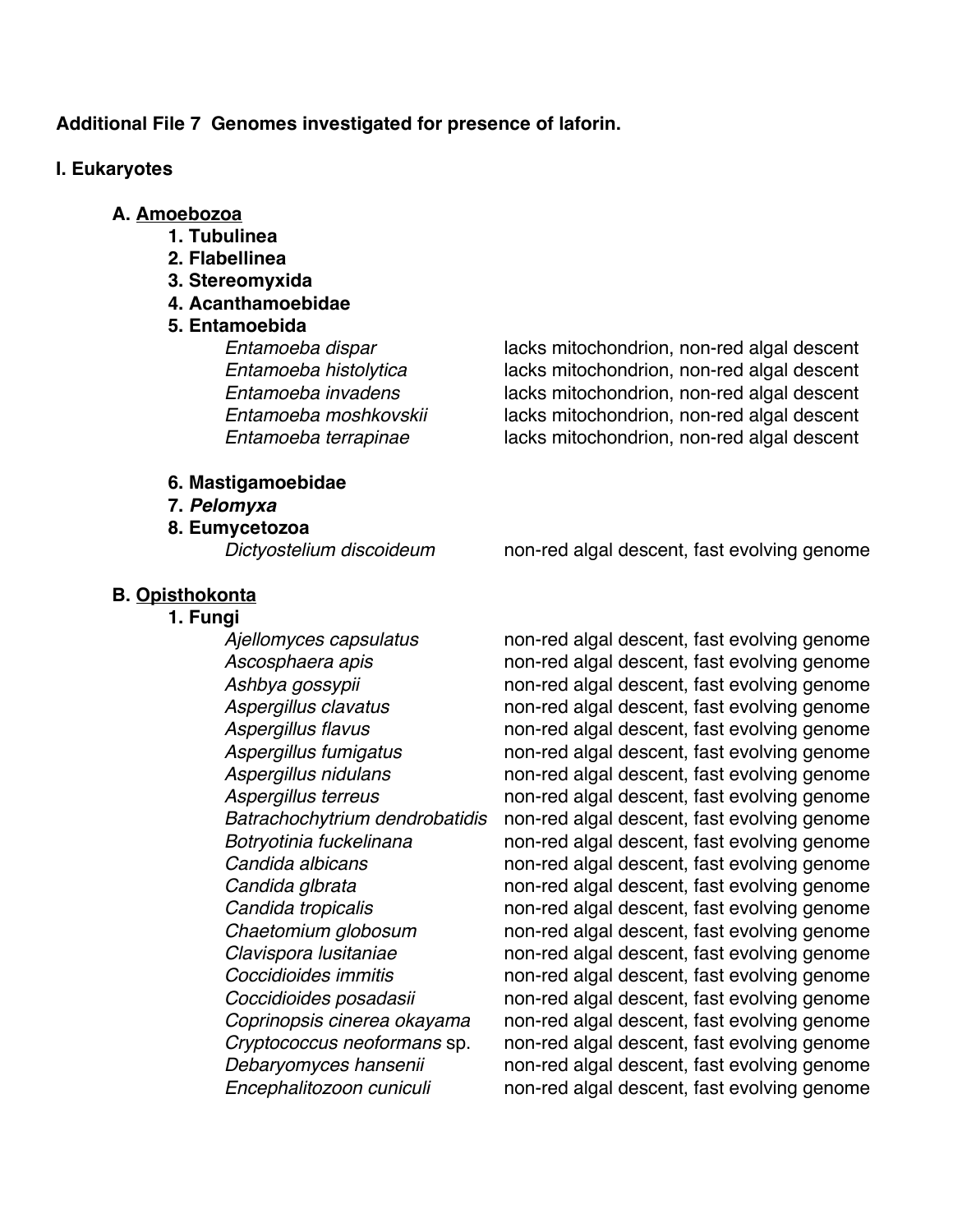*Eremothecium gossypii* non-red algal descent, fast evolving genome *Fusarium oxysporum* non-red algal descent, fast evolving genome *Gibberella monoiliformis* non-red algal descent, fast evolving genome *Gibberella zeae* non-red algal descent, fast evolving genome *Kluyveromyces lactis* non-red algal descent, fast evolving genome *Kluyveromyces waltii* non-red algal descent, fast evolving genome *Laccaria bicolor* non-red algal descent, fast evolving genome *Lodderomyces elongisporus* non-red algal descent, fast evolving genome *Magnaporthe grisea* non-red algal descent, fast evolving genome *Malassezia furfur* non-red algal descent, fast evolving genome *Mycosphaerella graminocola* non-red algal descent, fast evolving genome *Neosartorya fischeri* non-red algal descent, fast evolving genome *Nectria haematococca* non-red algal descent, fast evolving genome *Neurospora crassa* non-red algal descent, fast evolving genome *Phaeosphaeria nodorum* non-red algal descent, fast evolving genome *Phanerochaete chrysosporium* non-red algal descent, fast evolving genome *Pichia guilliermondii* non-red algal descent, fast evolving genome *Pichia stipitis* non-red algal descent, fast evolving genome *Penicillium marneffei* non-red algal descent, fast evolving genome *Pneumocystis carnii* non-red algal descent, fast evolving genome *Podospora anserina* non-red algal descent, fast evolving genome *Puccinia graminis* non-red algal descent, fast evolving genome *Pyrenophora tritici-repentis* non-red algal descent, fast evolving genome *Rhizopus oryzae* non-red algal descent, fast evolving genome *Saccharomyces bayanus* non-red algal descent, fast evolving genome *Saccharomyces castellii* non-red algal descent, fast evolving genome *Saccharomyces cerevisiae* non-red algal descent, fast evolving genome *Saccharomyces kluyveri* non-red algal descent, fast evolving genome *Saccharomyces kudriavzevii* non-red algal descent, fast evolving genome *Saccharomyces mikatae* non-red algal descent, fast evolving genome *Saccharomyces paradoxus* non-red algal descent, fast evolving genome *Schizosaccharomyces japonicus* non-red algal descent, fast evolving genome *Schizosaccharomyces pombe* non-red algal descent, fast evolving genome *Sclerotinia sclerotiorum* non-red algal descent, fast evolving genome *Sporobolomyces roseus* non-red algal descent, fast evolving genome *Talaromyces stipitatus* non-red algal descent, fast evolving genome *Trichoderma atroviride* non-red algal descent, fast evolving genome *Trichoderma reesei* non-red algal descent, fast evolving genome *Trichoderma virens* non-red algal descent, fast evolving genome *Uncinocarpus reesii* non-red algal descent, fast evolving genome *Ustilago maydis* non-red algal descent, fast evolving genome *Vanderwaltozyma polyspora* non-red algal descent, fast evolving genome *Yarrowia lipolytica* non-red algal descent, fast evolving genome

**2. Mesomycetozoa**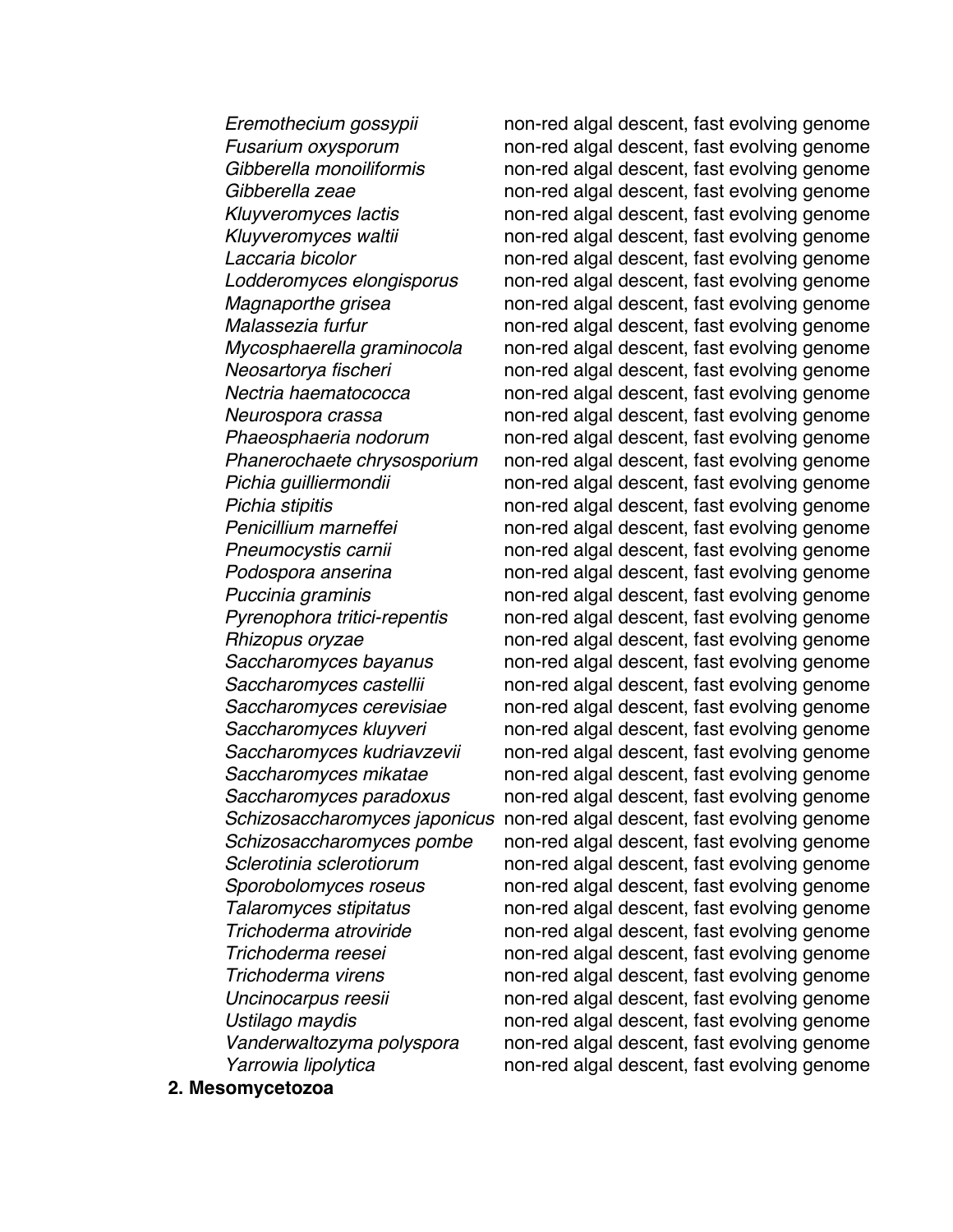#### **3. Choanomonada**

#### **4. Metazoa**

*Monosiga brevicollis* fast evolving genome

*Capitella sp.* **annelid, fast evolving genome** *Helobdella robusta* annelid, fast evolving genome

*Aedes aegypti* arthropod, fast evolving genome *Anopheles gambiae* arthropod, fast evolving genome Apis mellifera **arthropod**, fast evolving genome *Bombyx mori* arthropod, fast evolving genome *Culex pipens* arthropod, fast evolving genome *Daphnia pulex* arthropod, fast evolving genome *Drosophila ananassae* arthropod, fast evolving genome *Drosophila erecta* arthropod, fast evolving genome *Drosophila grimshawi* arthropod, fast evolving genome *Drosophila mojavensis* arthropod, fast evolving genome *Drosophila persimilis* arthropod, fast evolving genome *Drosophila pseudoobscura* arthropod, fast evolving genome *Drosophila sechellia* arthropod, fast evolving genome *Drosophila simulans* arthropod, fast evolving genome *Drosophila virilis* arthropod, fast evolving genome *Drosophila willistoni* arthropod, fast evolving genome *Drosophila yakuba* arthropod, fast evolving genome *Glossina morsitans* arthropod, fast evolving genome *Nasonia vitripennis* arthropod, fast evolving genome *Pediculus humanus corporis* arthropod, fast evolving genome *Tribolium castaneum* arthropod, fast evolving genome

| <b>Branchiostoma floridea</b> | cephlachordate, has laforin |  |
|-------------------------------|-----------------------------|--|
|                               |                             |  |

*Hydra sp.* cnidarian, fast evolving genome *Nematostella vectensis* **cnidarian, has laforin**

*Lottia gigantea* mollusk, fast evolving genome

*Ascaris lumbicoides* nematode, fast evolving genome *Brugia malayi* nematode, fast evolving genome *Caenorhabditis briggsae* nematode, fast evolving genome *Caenorhabditis brenneri* nematode, fast evolving genome *Caenorhabditis elegans* nematode, fast evolving genome *Caenorhabditis remanei* nematode, fast evolving genome *Haemonchus contortus* nematode, fast evolving genome

*Trichoplax sp.* placozoa, fast evolving genome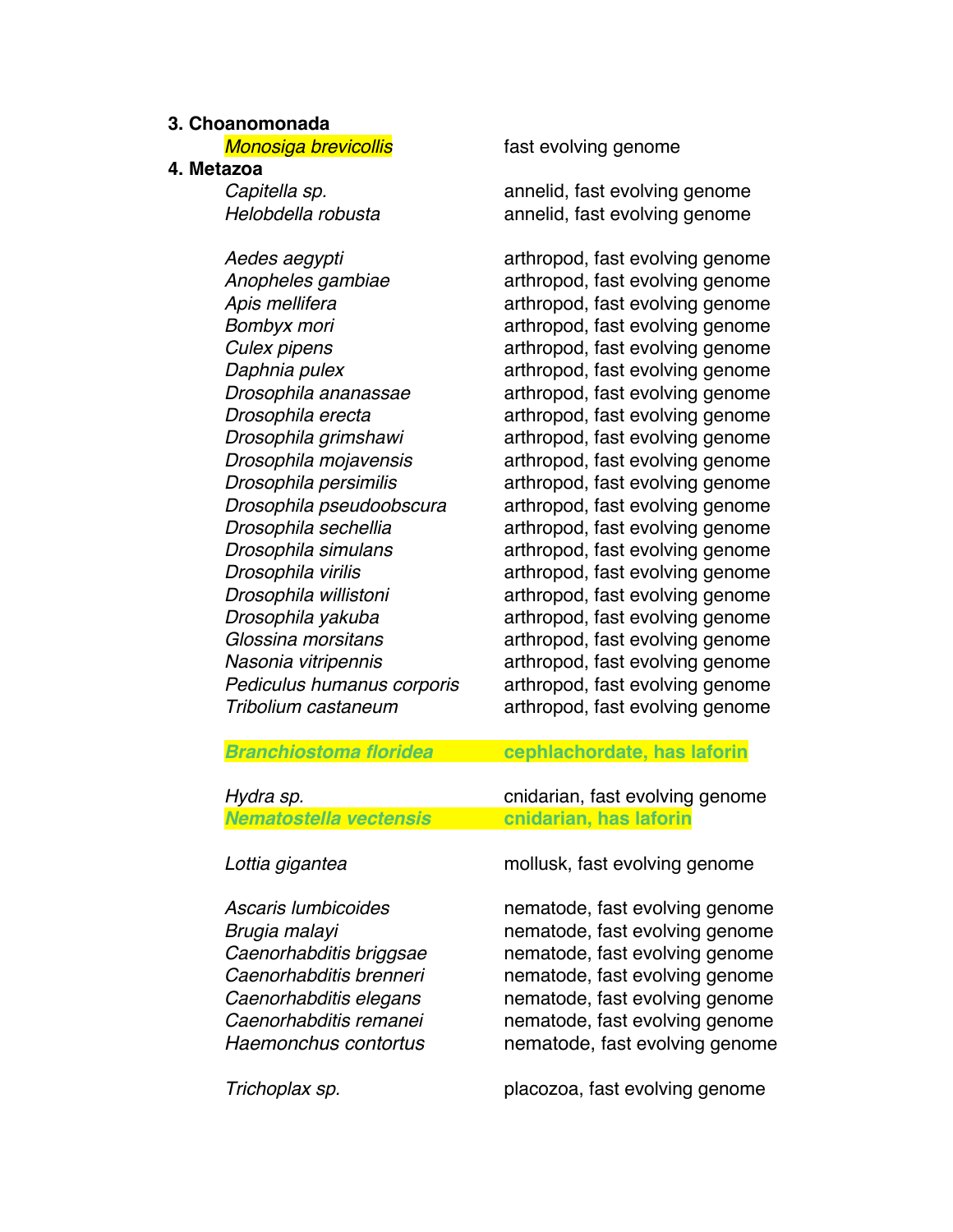#### **vertebrates**

*Bos taurus* **mammal, has laforin** *Canis familiaris* **mammal, has laforin** *Danio rerio* **osteichthyes, has laforin** *Felis catus* **mammal, has laforin** *Gallus gallus* **aves, has laforin** *Gasterosteus aculeatus* **osteichthyes, has laforin** *Homo sapiens* **mammal, has laforin** *Loxodonta africana* **mammal, has laforin** *Macaca mulatta* **mammal, has laforin** *Monodelphis domestica* **mammal, has laforin** *Mus musculus* **mammal, has laforin** *Ornithorhynchus anatinus* **mammal, has laforin** *Oryzias latipes* **osteichthyes, has laforin** *Pan troglodytes* **mammal, has laforin** *Rattus norvegicus* **mammal, has laforin** *Sus scrofa* **mammal, has laforin** *Takifugu rubripes* **osteichthyes, has laforin** *Tetraodon nigroviridis* **osteichthyes, has laforin**

*Fasciola hepatica* platyhelminthes, fast evolving genome *Schistosoma mansoni* platyhelminthes, fast evolving genome

*Aplysia californica* urochordate, fast evolving genome *Ciona intestinalis* urochordate, fast evolving genome *Ciona savignyi* urochordate, fast evolving genome *Strongylocentrotus purpuratus* urochordate, fast evolving genome

*Anolis carolinensis* **reptile, incomplete genome, has laforin** *Cavia porcellus* **mammal, incomplete genome, has laforin** *Dasypus novemcinctus* **mammal, incomplete genome, has laforin** *Echinops telfairi* **mammal, incomplete genome, has laforin** *Equus caballus* **mammal, incomplete genome, has laforin** *Erinaceus eruopaeus* **mammal, incomplete genome, has laforin** *Gorilla gorilla* **mammal, incomplete genome, has laforin** *Microcebus murinus* **mammal, incomplete genome, has laforin** *Myotis lucifugus* **mammal, incomplete genome, has laforin** *Oryctolagus cuniculus* **mammal, incomplete genome, has laforin** *Otolemur garnettii* **mammal, incomplete genome, has laforin** *Pongo pygmaeus* **mammal, incomplete genome, has laforin** *Sorex araneus* **mammal, incomplete genome, has laforin** *Xenopus laevis* **amphibian, has laforin**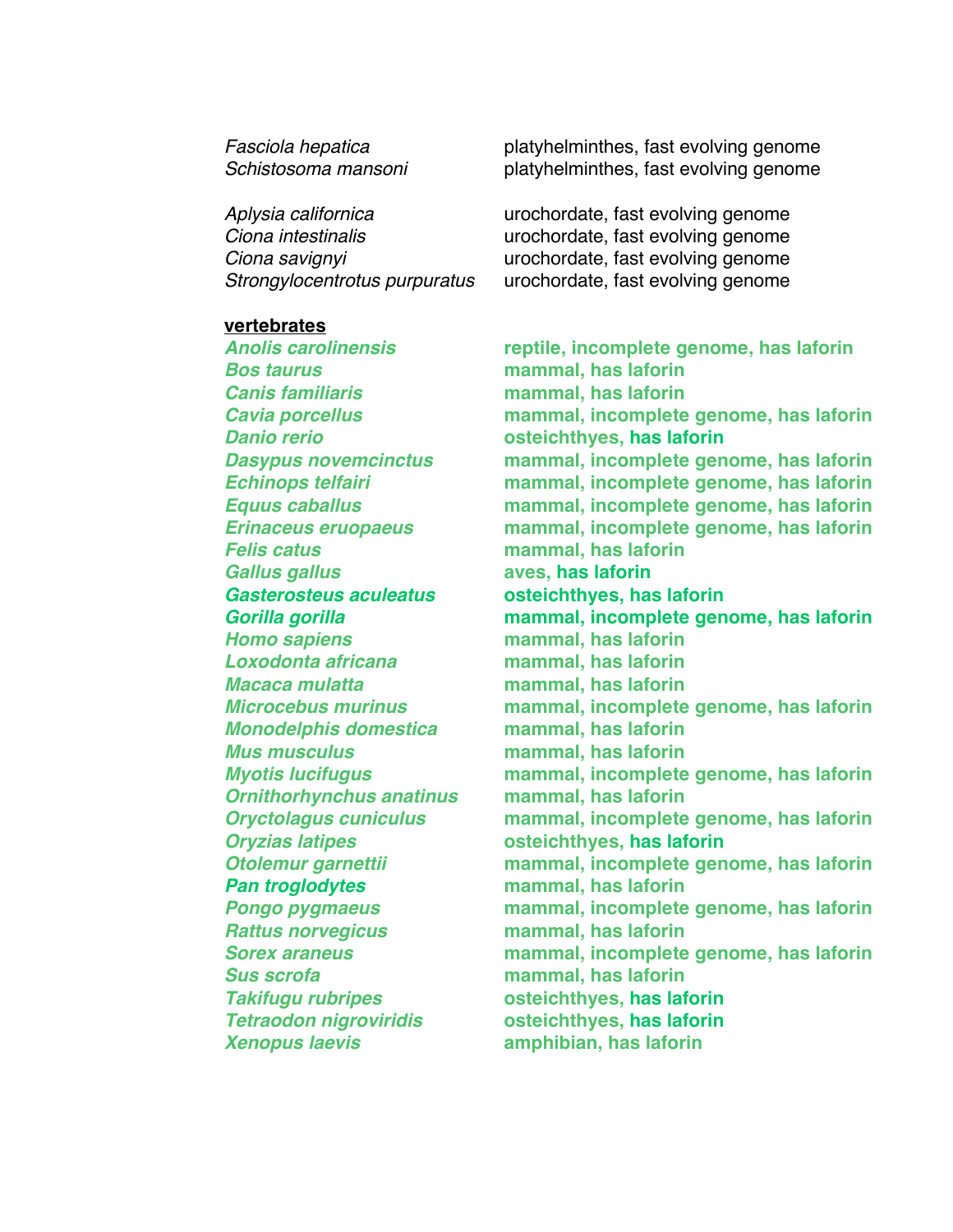#### **C. Rhizaria**

**1. Cercozoa**

- **2. Haplosporidia**
- **3. Foraminifera**
- **4.** *Gromia*
- **5. Radiolaria**

#### **D. Archaeplastida**

- **1. Glaucophyta**
- **2. Rhodophyceae**

# *Cyanidioschyzon merolae* **has laforin**

#### **3. Chloroplastida**

*Arabidopsis thaliana* land plant, has SEX4 *Aquilegia sp.* land plant, has SEX4 *Chlamydomonas reinhardtii* green alga, has SEX4 *Citrus sinensis* land plant, has SEX4 *Medicago truncatula* land plant, has SEX4 *Oryza sativa* land plant, has SEX4 *Osterococcus lucimarinus* green alga, has SEX4 *Ostreococcus tauri* green alga, has SEX4 *Phaseolus vulgaris* land plant, has SEX4 *Physcomitrella patens* moss, has SEX4 **Selaginella moellendorffii** land plant, has SEX4 *Solanum lycopersicum* land plant, has SEX4 *Solanum tuberosum* land plant, has SEX4 *Sorghum bicolor* land plant, has SEX4 *Triticum aestivum* land plant, has SEX4 *Volvox carteri* green alga, has SEX4 *Zea mays* land plant, has SEX4

## **E. Chromalveolata**

**1.Cryptophyceae**

*Bigelowiella natans* plant pathogen, lacks floridean starch *Phytophthora infestans* plant pathogen, fast evolving genome *Phytophthora ramorum* plant pathogen, fast evolving genome *Phytophthora sojae* plant pathogen, fast evolving genome

*Cyanophora paradoxa* algae, not of red algal descent

# *Galdieria sulphuraria* **incomplete genome, likely has laforin**

*Micromonas sp.* phytoplankton, has SEX4 *Vitis vinifera* land plant, incomplete genome, has SEX4

*Guillardia theta* **nucleomorph sequenced, nuclear genome not sequenced, likely has laforin** *Hemiselmis andersenii* **nucleomorph sequenced, nuclear genome not sequenced, likely has laforin**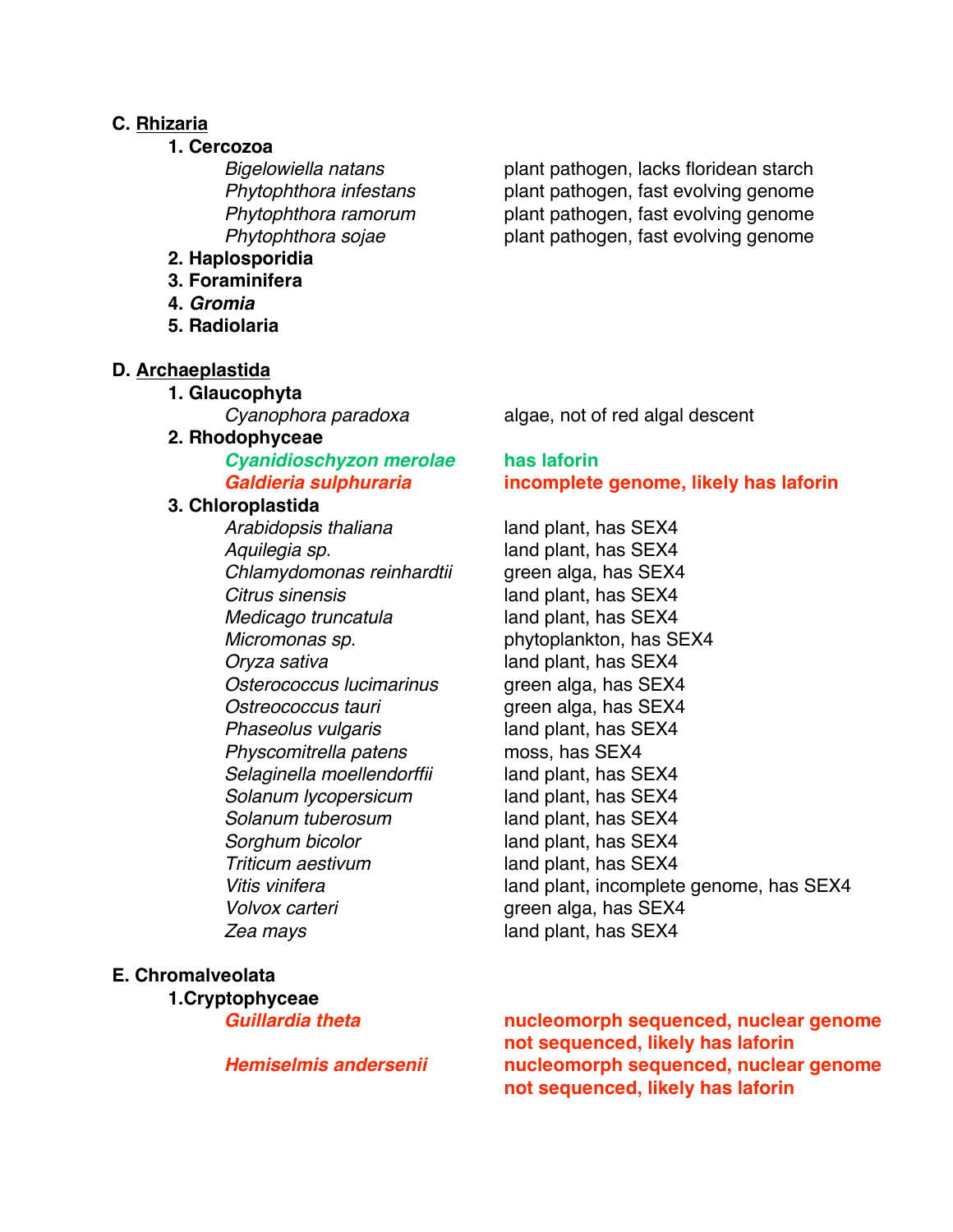#### **2. Haptophyta**

#### **3. Stramenopiles**

#### **4. Alveolata**

*Babesia bovis* lacks floridean starch *Babesia bigemina* lacks floridean starch *Babesia malayi* lacks floridean starch *Cryptosporidium parvum* lacks mitochondrion *Cryptosporidium hominis* lacks mitochondrion *Eimeria tenella* **has laforin**

## *Neospora caninum* **has laforin**

*Paramecium tetraurelia* **has laforin** *Perkinsus marinus* lacks floridean starch *Plasmodium berghei* lacks floridean starch *Plasmodium chabaudi* lacks floridean starch *Plasmodium falciparum* lacks floridean starch *Plasmodium gallinaceum* lacks floridean starch *Plasmodium knowlesi* lacks floridean starch *Plasmodium reichenowi* lacks floridean starch *Plasmodium vivax* lacks floridean starch *Plasmodium yhoelii yoelii* lacks floridean starch

*Theileria annulata* lacks floridean starch *Theileria parva* lacks floridean starch *Tetrahymena thermophila* **has laforin** *Toxoplasma gondii* **has laforin**

*Emiliania huxleyi* phytoplankton, fast evolving genome

*Hyaloperonospora parasitica* water mold, lacks floridean starch *Thalassiosira pseudonana* diatom, fast evolving genome *Phaeodactylum tricornutum* diatom, fast evolving genome

*Sarcocystis neurona* **incomplete genome, likely has laforin**

# **F. Excavata**

**1. Fornicata**

#### **2.** *Malawimonas*

- **3. Parabasalia 4. Preaxostyla 5. Jakobida**
- **6. Heterolobosea**
- **7. Euglenozoa**

Giardia lamblia **lacks** mitochondrion, non-red algal descent

*Trichomonas vaginalis* lacks mitochondrion, non-red algal descent

*Naegleria gruberi* non-red algal descent

*Crithidia deanei* non-red algal descent